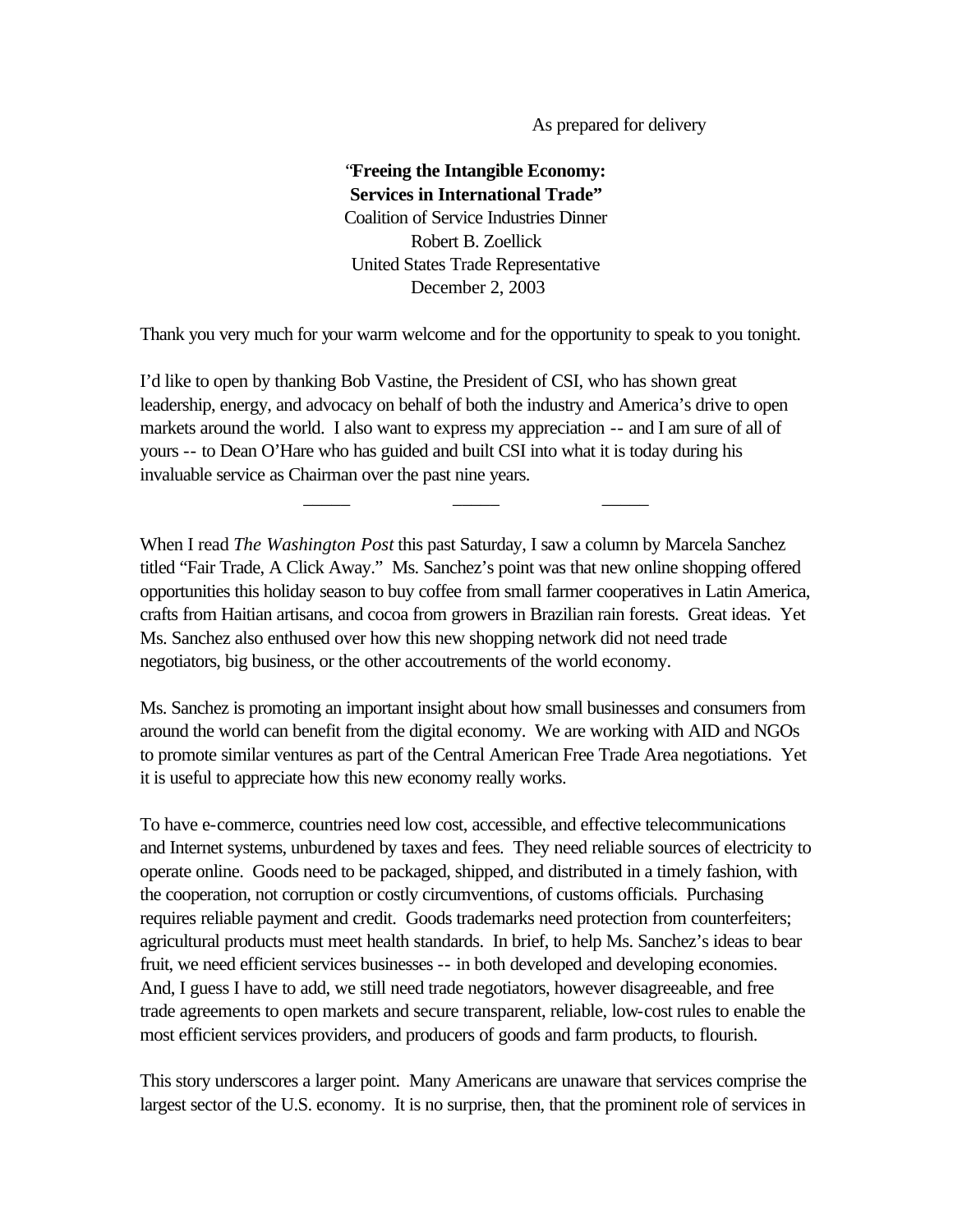international trade is not widely appreciated. People ask themselves, "Services are haircuts, landscaping, and accounting -- how could these things be traded?" Yet billions of dollars worth of services are traded every day. At this very moment, trillions of bits of information -- news reports, computer software, legal opinions, tax forms, medical advice, and movies, just to name a few -- are being exchanged across private computer networks and the Internet. U.S. companies are flying overnight packages to customers in China, tourists from Brazil are eating at restaurants in Miami, advertising consultants in London are puzzling over how to sell fashions in New York, and engineers in Wichita are working to earthquake-proof Japanese skyscrapers.

The services trade is vast, and it is all around us. It is also intangible, consisting of things that cannot be packaged or built or held. Services are ideas and effort, expressed in electrons, on paper, film, or in the actions of people. They are knowledge, communications, and planning - the glue that holds economies together. Services add value to goods and raw materials, and more than trade in physical products, they require interaction between buyers and sellers.

Perhaps *The Economist* magazine's simple negative definition is best: If you can drop it on your toe, you know it is not a service.

The global services trade represents tremendous opportunities for businesses, big and small; for consumers; and for economies at all levels of development. Services are providing innovative tools for U.S. companies to compete globally and reach new customers, contributing to economic growth at home and abroad, and opening doors for entrepreneurs. Services promise poorer countries a chance to develop more quickly by combining a new type of industrial revolution with the information revolution.

Consider a couple of examples.

Delta Air Lines, one of the world's largest air carriers, operates more than 6,000 flights daily to 438 destinations in 78 countries. Although Delta is based in the United States, many of its customers reside abroad.

When Delta was seeking to expand its business in Latin America, the company needed to find a way to handle the calls from an expanded Latin customer base. In the summer of 2001, Delta hit upon a solution: It would open a Latin America Contact Center in Santiago, Chile. Today, that center takes reservations and provides service to passengers from all across South and Central America. The center even handles Spanish calls placed from the United States. As a result of this investment, Delta has been able to expand its routes in Latin America, hire more flight crews and ground support, and provide better service to customers everywhere.

The experience of New York Life in India also reveals the win-win nature of the services trade -- and the importance of bringing down barriers. In April 2001, in response to the initial opening of India's insurance market to foreign firms, New York Life launched a joint venture with Max India Ltd. Opening offices in eight major Indian cities, Max New York Life became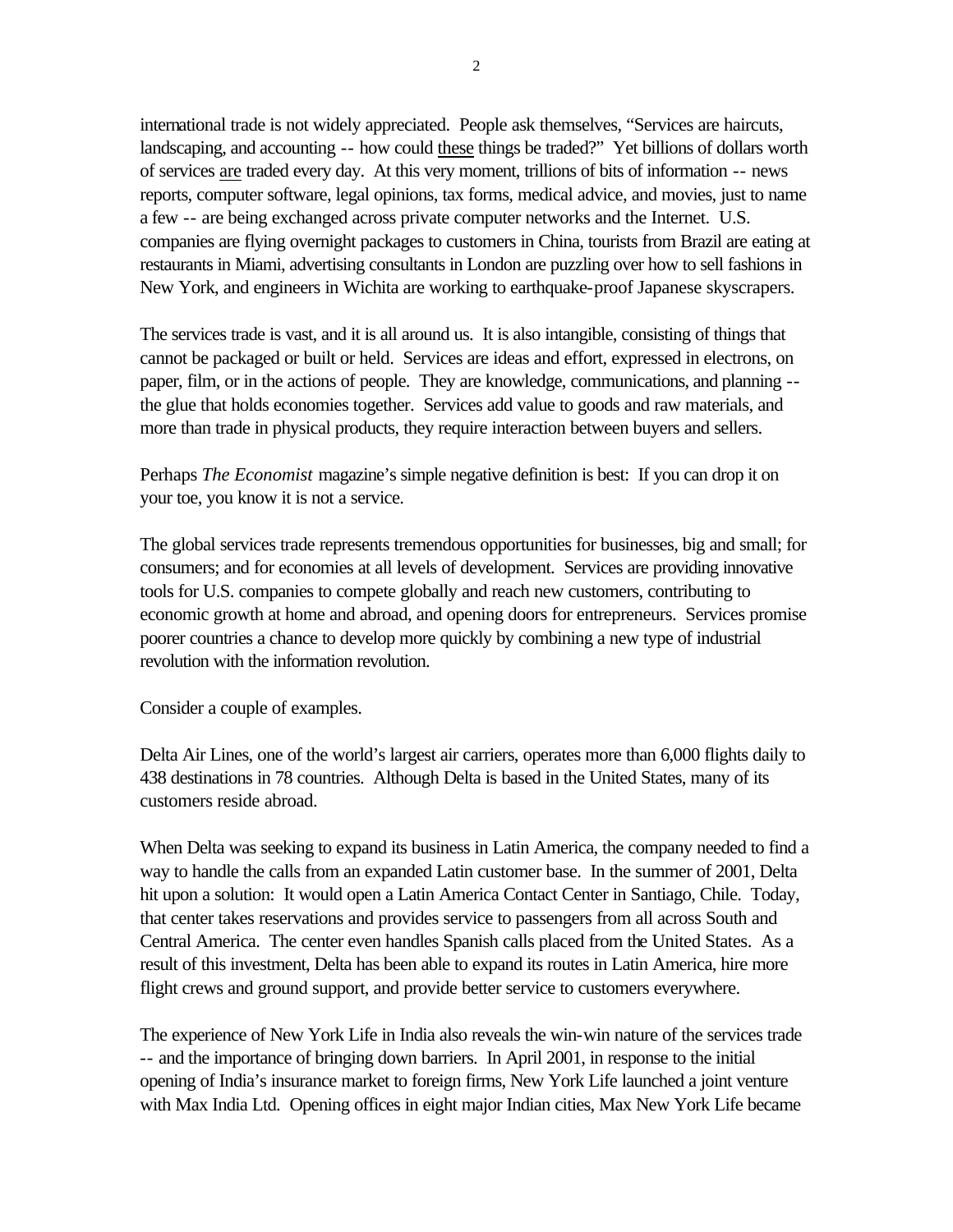the first U.S.-Indian joint venture life insurance company to do business across India.

Over the last two years, Max New York Life has built successful local sales teams of thousands of people who earn wages far higher than average. In fact, New York Life's India venture already is one of the leaders in the life insurance industry's prestigious Million Dollar Round Table -- salespeople with more than 520,000 rupees in commissions. Business has been so good that the company has had to expand its offices to New Delhi, Mumbai and Chennai.

New York Life is also contributing to India's development. It is mobilizing the savings of Indians to build the economy. It is increasing awareness about the benefits of owning insurance. More citizens in India are becoming policyholders, managing risk and building wealth that can be transferred to their families, while mobilizing domestic capital to spur development. U.S. insurance companies, Indian policyholders, American investors, and India's economy have all been winners.

## **Services and the U.S. Economy**

The United States is the undisputed global leader in services. No one comes close to all of you in productivity, creativity, and success in devising and marketing services. No nation is better poised to take advantage of a globalized services market.

The U.S. service industry's share of GDP is about 65 percent. Eight out of ten Americans earn their livings through services businesses. Over the past two decades, this sector has added almost 40 million employees. On average, service jobs pay on par with those in manufacturing.

Our service sector is open and global in its orientation, with exports of commercial services - about \$279 billion in 2002 -- more than doubling since 1990. Studies of service-sector industries have found that labor productivity in the United States exceeds that of its major competitors—Germany, France, the U.K., and Japan -- by 30 percent in airlines, 30 to 40 percent in retail banking, 20 to 50 percent in telecommunications, and 10 to 50 percent in retail.

In total, U.S. services account for approximately 30 percent of the value of America's exports and nearly a fifth of the whole world's trade in services. In addition, U.S. multinational companies sell services through affiliates abroad. The combination of direct service exports and service sales by U.S. foreign affiliates, recognizing the possibility of some double counting, still totaled over \$720 billion in 2001 -- a value larger than the entire Canadian economy.

American companies are combining top-quality services with highly sophisticated supply chains to bring greater choice and lower prices to their foreign customers -- even as they create more jobs and higher returns for investors back home. For the millions of Americans who own stock in your companies in their 401(k)s and pension funds, the global success of U.S. service providers is more than a matter of academic interest.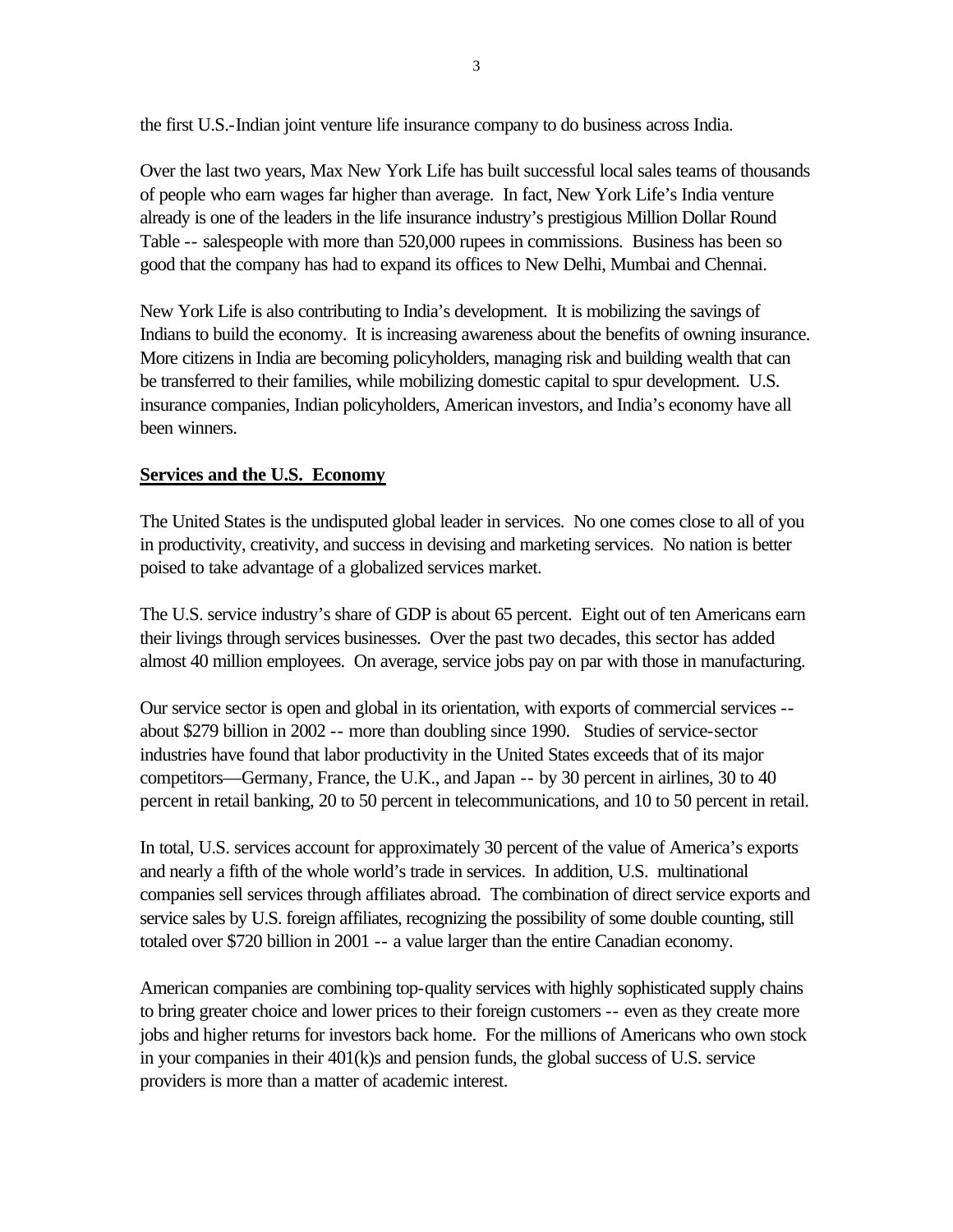Last summer, I visited a Wal-Mart global sourcing conference in Brazil and saw firsthand how small- and medium-sized developing world producers wanted to connect to the international stream of commerce. This October, I stopped by a Wal-Mart in Shenyang, a city in China's old industrial northeast. In addition to talking to the brothers who ran the Kodak Kiosk and eating at the Kentucky Fried Chicken on the premises, I asked some Chinese customers why they shopped at Wal-Mart: "Everyday low prices for quality goods," they replied. We filled a basket with American-made goods for sale there – including California pistachios that we brought back for Chairman Bill Thomas!

Wal-Mart provides retail services to more than 100 million customers per week. With about 900,000 employees in the United States and 300,000 abroad, Wal-Mart directly provides more jobs than just about any company in the world. It has indirectly created other jobs by successfully marketing U.S. products from companies such as Coca Cola, Johnson & Johnson, General Electric, and Tyson in difficult markets. And, as the holiday shopping rush attests, Wal-Mart and other great American retailers help consumers stretch their hard-earned dollars much farther.

It is not surprising that research points to significant potential U.S. gains from a reduction in global barriers. A study by the University of Michigan estimates that the elimination of service barriers would yield a \$1.2 trillion income gain for the world, \$450 billion of which would accrue to the United States. In 1999, the OECD reported that the United States could experience a 1.2 percent increase in its economy by cutting global trade barriers by just 25 percent. If services were excluded from that equation, however, the gains fell to just 0.2 percent.

The power and prominence of services in America's economy strengthens our industrial base by offering complementary and productivity-enhancing businesses. Despite the recent recession, manufacturing output in the United States still increased by 40 percent in real terms since 1991. Domestic production of durable goods is up 77 percent; electric and electronic equipment 361 percent; industrial machinery 159 percent; motor vehicles and equipment 84 percent; and fabricated metals up 30 percent.

These productivity gains would not have been possible without the availability of information technology services, management consulting, and engineering and other services.

U.S. businesses are increasingly producing more with less physical labor. This improved productivity frees human capital -- people -- to move into an expanding services sector, the output from which feeds productivity gains in other sectors. This virtuous cycle is the hallmark of a successful, dynamic economy.

#### **Services as an Engine of Development**

The services sector also offers innovative opportunities for developing countries to jumpstart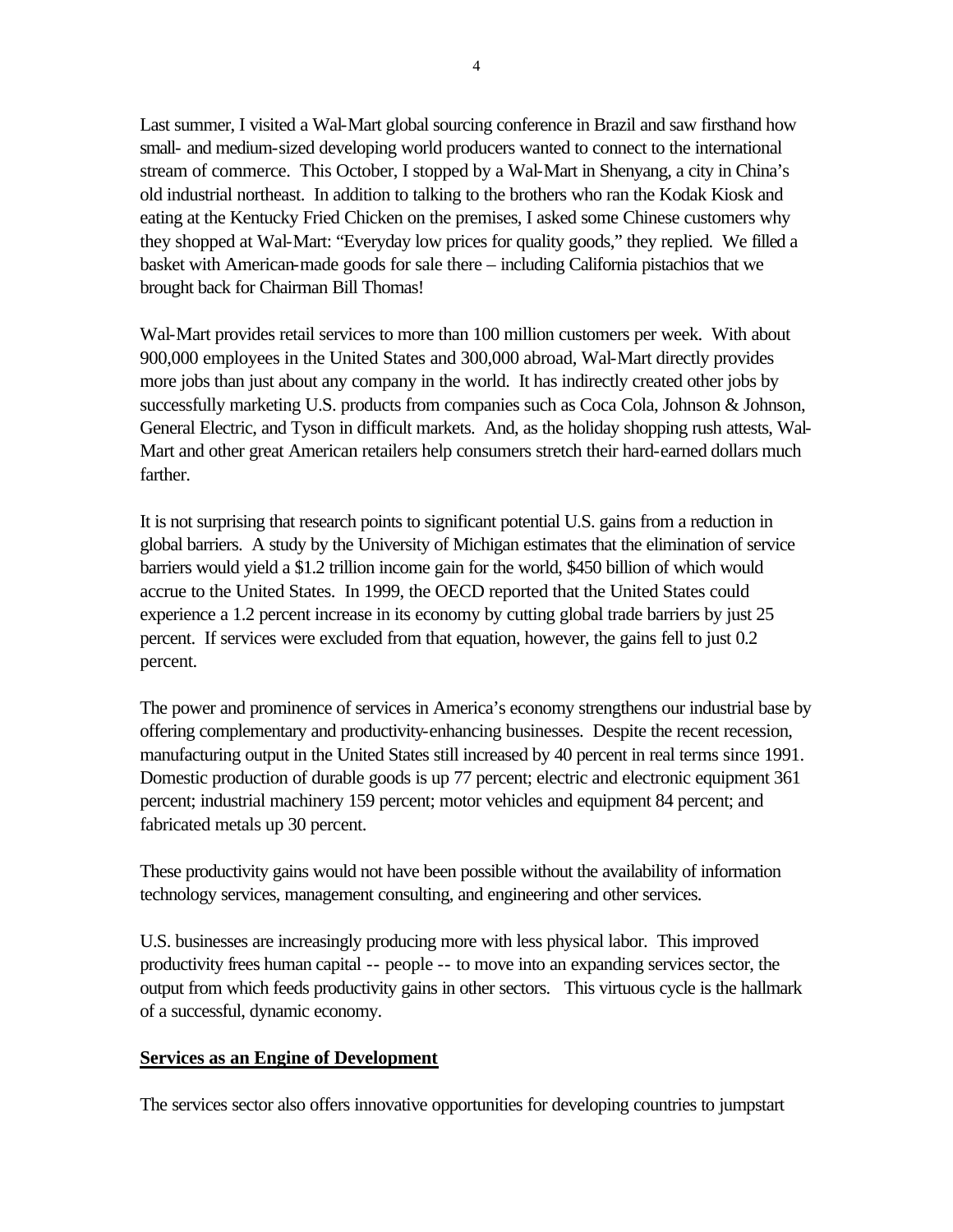growth and development -- and to tackle endemic poverty.

The World Bank has reported that services typically account for around 50 percent of GDP in developing countries, and that services are the fastest growing sector in many of the leastdeveloped economies. As a group, developing countries accounted for just over 18 percent of total world service exports -- up from 14 percent a decade earlier.

This growth in services points to substantial prospective gains from freer trade as nations learn to improve their services businesses while connecting them to regional and global markets. The World Bank estimates that services liberalization could yield income gains for developing countries about 4.5 times greater than gains for these countries from trade liberalization in goods alone.

Trade in services is creating substantial numbers of jobs in developing economies. Proctor & Gamble, for example, employs 650 tax preparers in the Philippines and over 1,000 recent university graduates at a site I visited in Costa Rica to help employees answer questions about benefit programs. In Ghana, Affiliated Computer Services-Business Process Solutions employs 150 data entry clerks who provide remote data entry services for Aetna. U.S. call centers provide good-paying service jobs to thousands in countries such as the Czech Republic, Estonia, Hungary, India, Jamaica, Morocco, and the Philippines. In Morocco, one of our FTA partners, these centers employ at least 2,000 people.

Developing countries scrapped burdensome regulatory and licensing requirements in order to create these opportunities. Further liberalization would also expand avenues for developing countries to trade services among themselves. The World Bank has estimated that developing countries would increase their annual income by \$900 billion just from eliminating their own barriers to trade in services.

#### **Force Multipliers: Services as Critical Infrastructure**

Indeed, I believe open services markets in developing countries are the critical "force multipliers" that support and expand opportunities, and increase productivity across other sectors of an economy.

Today, services are the essential infrastructure of a modern economy -- the bandwidth and digital conveyers of information and communications, knowledge industries, finance, help centers, distribution networks -- pathways that underpin a new kind of business revolution.

In the 19th Century, the United States needed foreign investment to build the economic infrastructure of commerce. The practical symbols of America's industrial revolution -- the canals, railroads, bridges, ports, and roads -- were financed in no small measure by Old World capital.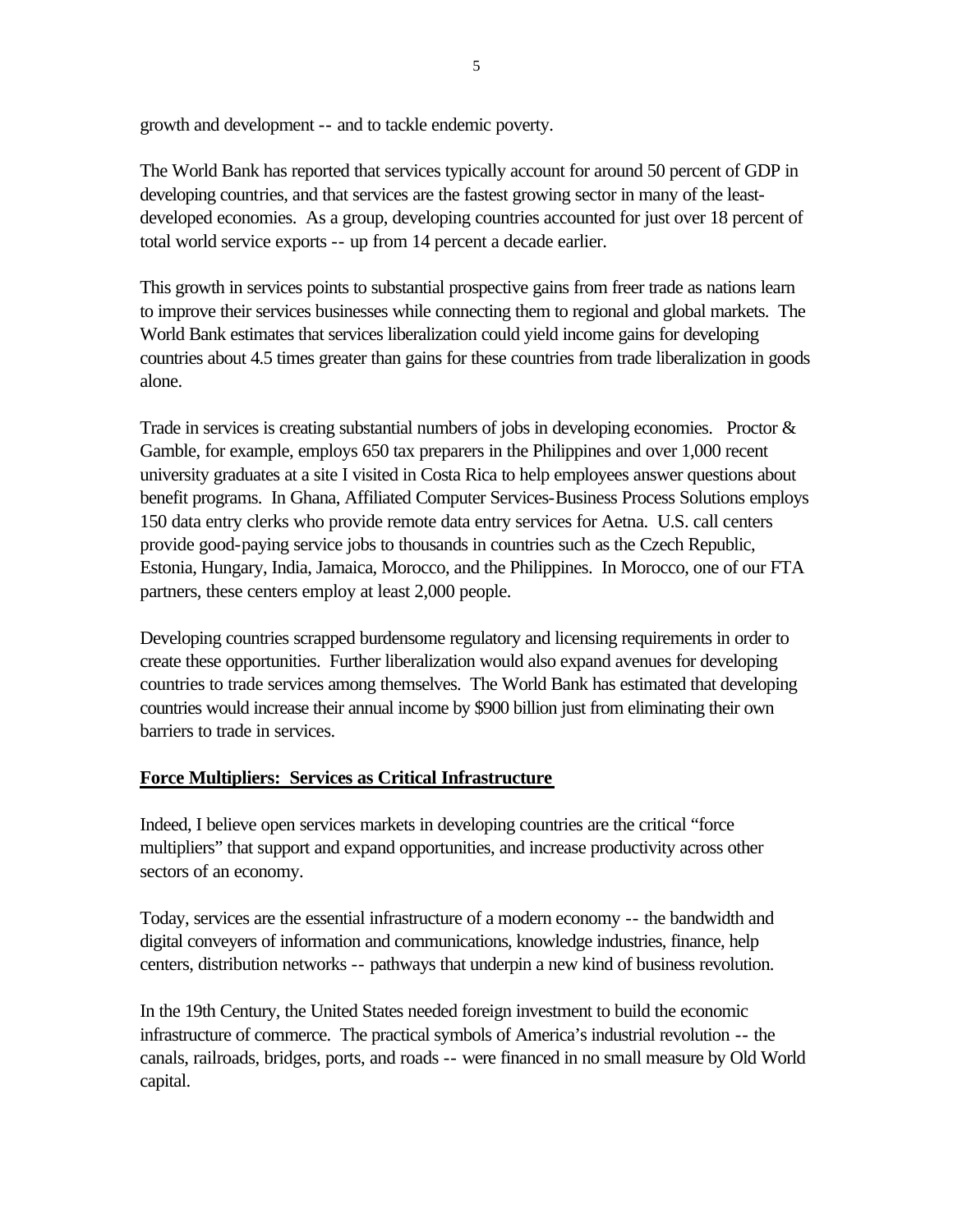Like the United States of a century ago, developing counties today need foreign investment, technology, and expertise to build a services infrastructure. Liberalizing their services markets will attract new investment and market participants, the rewards from which will extend far beyond better services.

Consider for a moment four service sectors that are prerequisites for development in the 21st Century.

*Telecommunications.* First, reliable, rapid, affordable communications are a basic necessity for international commerce. In many developing economies, however, even basic telephone service is unobtainable. Without good communication, businesses are largely limited to supplies that can be obtained locally, severely restraining productivity. The customer base is diminished, too.

Even when basic telecom services exist, the high cost and poor service provided by monopoly suppliers can hamstring local businesses. In Vietnam, one brave company that produces software for firms in the U.K. and Canada is forced to fly its product to clients on CDs because the telecom system is too antiquated for Internet access.

When countries have opened their communications markets to trade, they have reaped tangible rewards. The opening of Chile's telecommunication industry in 1994 led to rapid infrastructure modernization and the introduction of new services. Rates for local, long-distance, and international calls dropped by up to 50 percent -- a key factor in the decision by foreign investors like Delta Airlines to open call centers there. Liberalization of El Salvador's telecommunications industry has led to quality and infrastructure improvements, the expansion of cellular service to the entire country, and a reduction in the waiting period for a fixed line from as long as 6 years to a few days. Intel recently stated it would like to expand its operations in Costa Rica -- if the country opens up its telecom monopoly service -- one of our objectives in the CAFTA negotiations.

To replicate such success stories, U.S. services proposals seek to build on the Uruguay Round commitments and the landmark 1997 Basic Telecom Services Agreement by opening markets to competition for supplying both basic services, like telephone connections, and value-added services, such as information and Internet businesses. And as our recent telecommunications victory in the WTO against Mexico's Telmex shows, we intend to enforce these new obligations.

*Financial Services.* A second key lifeline for business is access to financial services. Without a means to intermediate savings -- whether via banks, insurance, securities, pension management, or other channels -- promising economic ventures will be stillborn. Financial institutions offer risk management services, export financing, currency services, savings vehicles,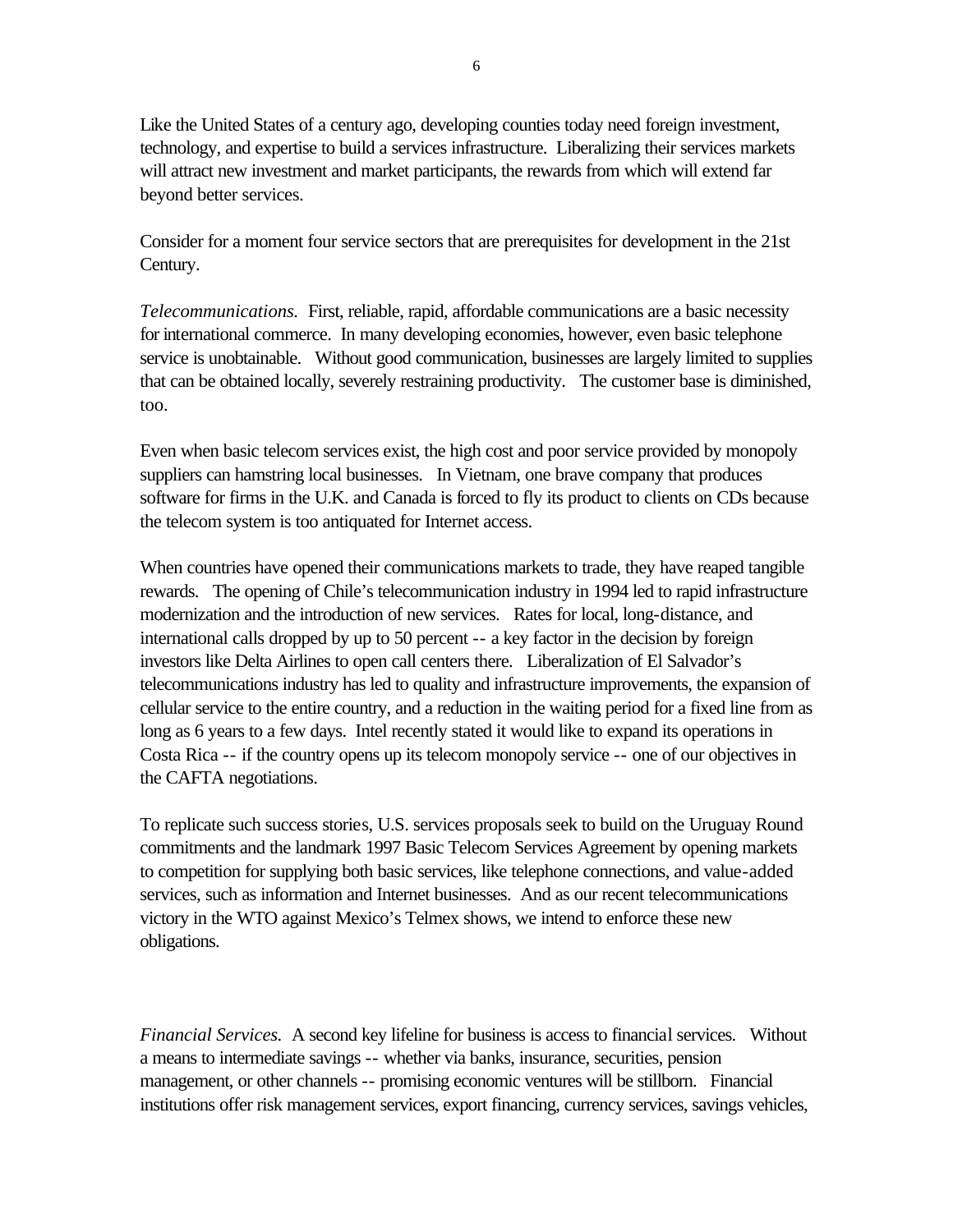and a host of other activities. In the 21st Century, these financial services are as critical to an economy as roads and bridges.

Liberalization of the financial services sector can help countries to leap up the development ladder, much like wireless technology can quickly bring modern, reliable communication to places that lack an infrastructure of wires and telephone poles. These firms facilitate access to capital, and introduce business practices, technology, and products honed in the global marketplace. Competition forces all financial firms to offer market rates of return to savers and lower cost capital to businesses.

The World Bank found that economic growth in countries with open financial services markets exceeded the growth of economies with closed financial services markets by a full percentage point; countries with open telecommunication and financial services markets exceeded the growth of closed markets by 1.5 percentage points. Developing countries that have taken aggressive steps to open their financial services markets -- like Singapore, Chile, and South Africa -- have begun to emerge as important regional financial centers.

*Logistics.* Third, for a business to be competitive globally, it needs access to advanced logistical services. Logistics is not a single occupation or industry; it is the group of services concerned with moving materials and information from their sources to places where they are used. The goal is to get the right product to the right place, in the right condition at the right time -- and at the right price. Logistics includes such services as purchasing, demand forecasting, production planning, inventory control, warehousing, distribution, and express delivery.

In his book The Elusive Quest for Growth, William Easterly of the World Bank documents that the disappointing record of Western development aid stems in part from the lack of these logistical services in underdeveloped countries. He describes the case of the Akosombo hydroelectric dam and adjacent aluminum smelting plant in Ghana, which failed because no one had adequately considered how raw materials would reach the factory, nor how the finished product could be economically delivered to buyers.

The increasing prominence of express delivery companies illustrates the importance of logistics in facilitating growth. Led by companies like FedEx and UPS, this burgeoning \$55 billion dollar sector enables vendors to match the speed of electronic ordering with rapid physical delivery. Moreover, express delivery companies are deeply engaged in creating and running modern supply chains.

*Education and training.* A final prerequisite for development is the means to educate and train a workforce. According to the OECD, there is a strong positive relationship between the health of a country's economy and the percentage of its population with access to higher education and specialized training. Here, too, the services trade stands ready to meet needs.

Each year, thousands of students travel to the United States to study. They take home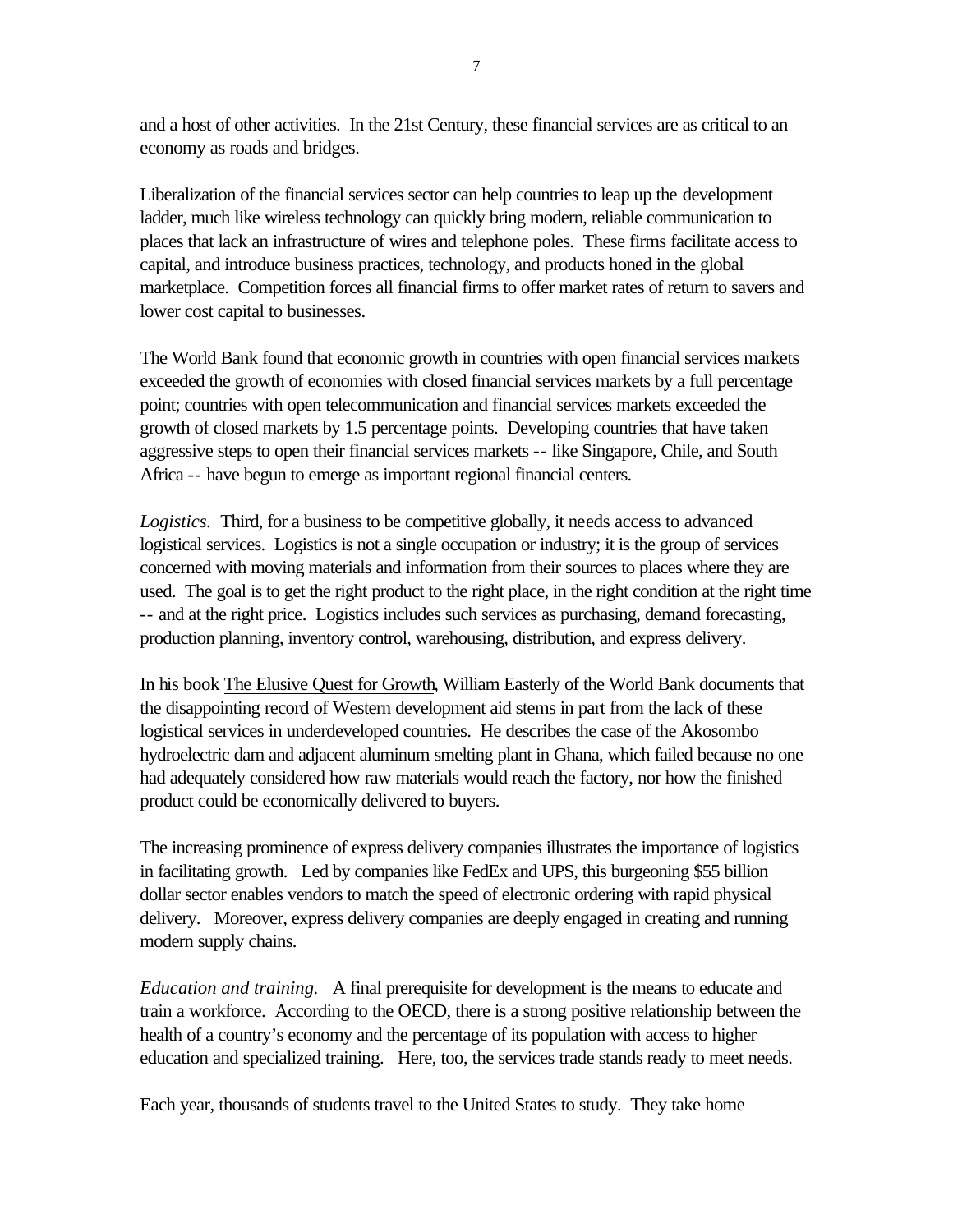knowledge of engineering, science, mathematics, management, medicine, economics, and other disciplines essential to their country's development -- as well as some experience in democracy. Those students spend about \$12 billion annually in this country. U.S. businesses earn another \$400 million a year by providing specialized training to foreigners visiting the United States.

Traveling to the United States, however, is far beyond the reach of most people in developing countries. Education and training could be provided at lower cost in the countries where they are needed. Yet many countries continue to block U.S. companies from operating training programs or providing for-profit education.

In our multilateral and bilateral trade negotiations, we respect each country's choices concerning public education, yet private educational and training opportunities can complement public schools.

Communications, financial services, logistics, and education: Trade in all of these services - and in many others -- is essential in laying the foundation for growing economies.

### **The Trade Negotiations Outlook**

As all of you know, even with all the advantages for America and others of more open markets, free traders have our work cut out for us. You know the resistance we face from people who fear change or dislike competition. There are plenty of protectionists around the world, too. That is why we need your help.

We have been pressing for freer trade -- especially in emerging services markets -- globally, hemispherically, and through subregional or bilateral free trade agreements. The strategy of advancing on multiple fronts is paying off, especially in our drive through FTAs to achieve stateof-the-art provisions to assist sectors like those represented here tonight. We are making modern rules for  $21<sup>st</sup>$  Century economies.

Indeed, this month we are moving into the closing stages of our FTA negotiations with Morocco, the five Central American economies, and Australia. These FTAs will have the highest quality services provisions, based on the Chile and Singapore FTAs you helped us enact this year. Next year we will seek to add the Dominican Republic to CAFTA and launch FTA negotiations with Thailand, Panama, Bahrain, Colombia, Peru, and -- when ready -- Ecuador and Bolivia. We will strive to complete our FTA with the five countries of the Southern Africa Customs Union.

The numbers are adding up.

Our new and pending FTA partners, considered together, would constitute America's third largest export market and the sixth largest economy in the world.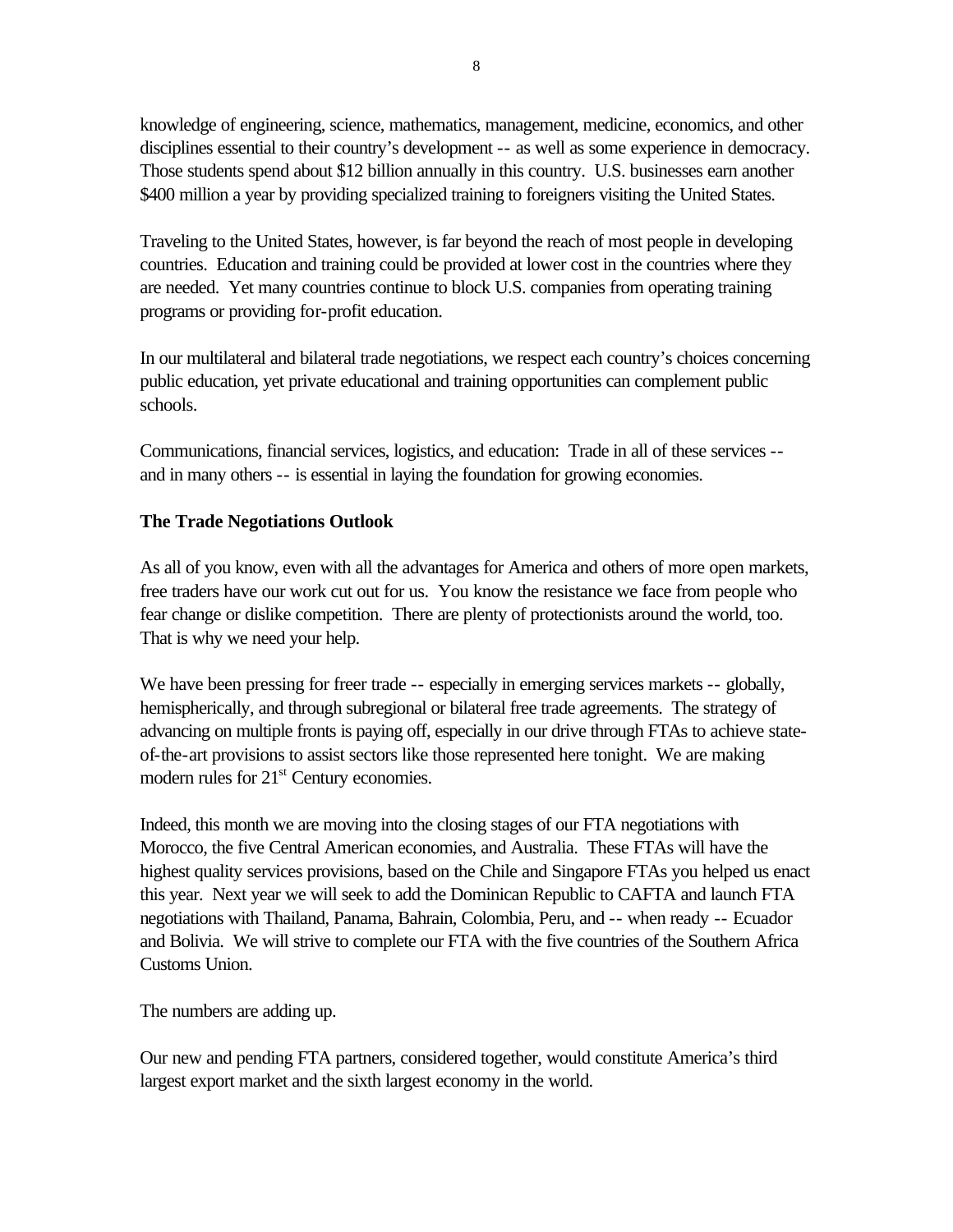We are well on our way to creating hemispheric free trade through state-of-the-art agreements. Our current and pending FTA partners in the Americas encompass two-thirds of the Western Hemisphere's GDP, excluding the United States. We hope the FTAA will build on the experience.

Some major economies are unwilling or unable to negotiate FTAs with us because of their agricultural protectionism. If we omit these economies -- the EU 25, Japan, and Korea -- plus China, which just joined the WTO, the United States has completed or launched FTAs with countries representing 73 percent of U.S. exports and 69 percent of our two-way trade.

Most important for services providers, these U.S. FTAs are setting a high standard in all regions of the globe, creating models that will spread, and attracting other countries to sign up. As Edmund Burke said, "Example is the school of mankind, and they will learn at no other."

Of course, we also want to broaden and deepen the coverage of the General Agreement on Trade in Services, or GATS, through the WTO negotiations launched at Doha. To help spur these negotiations, the United States offered to eliminate all tariffs on goods and to make very deep cuts in agricultural tariffs and subsidies. Others passed up this opportunity at Cancun. As their disappointment sank in, we were the first to propose resuming work off the Cancun draft text. Many others have joined us, including all the APEC economies. My sense is that most WTO members will want to resume negotiations early next year; we will look for a serious commitment to move from hand-wringing to hands-on work, cooperation, and compromise.

In the Doha services negotiations, virtually all of the requests to us for improved commitments involve so-called Mode 4, movement of persons. Our response will influence their willingness to move to broader services liberalization.

As most of you probably know, some Members of Congress launched a major attack on the very limited, capped, and disciplined provisions in the Singapore and Chile FTAs concerning temporary business visitors and visas. One Senator even inserted an appropriations rider to block us from ever discussing the topic.

CSI, led by Bob Vastine, has helped us emphasize that services businesses -- including America's -- require moving people across borders. Yet I will be frank in telling you we have a lot more explaining to do. If we do not make a better case, we will be paralyzed in Congress and unable to help your industry, one of America's brightest lights.

So I will conclude by asking for even more energetic help from all of you in explaining the stakes of open markets for services and trade. We have to make the intangible concrete.

We know services are not tangible; you cannot hold them, touch them...or drop them on your toe. Yet we also know they are critical to the future of the United States, the global economy, and to the individual futures of millions of people around the globe. Our challenge -- together --